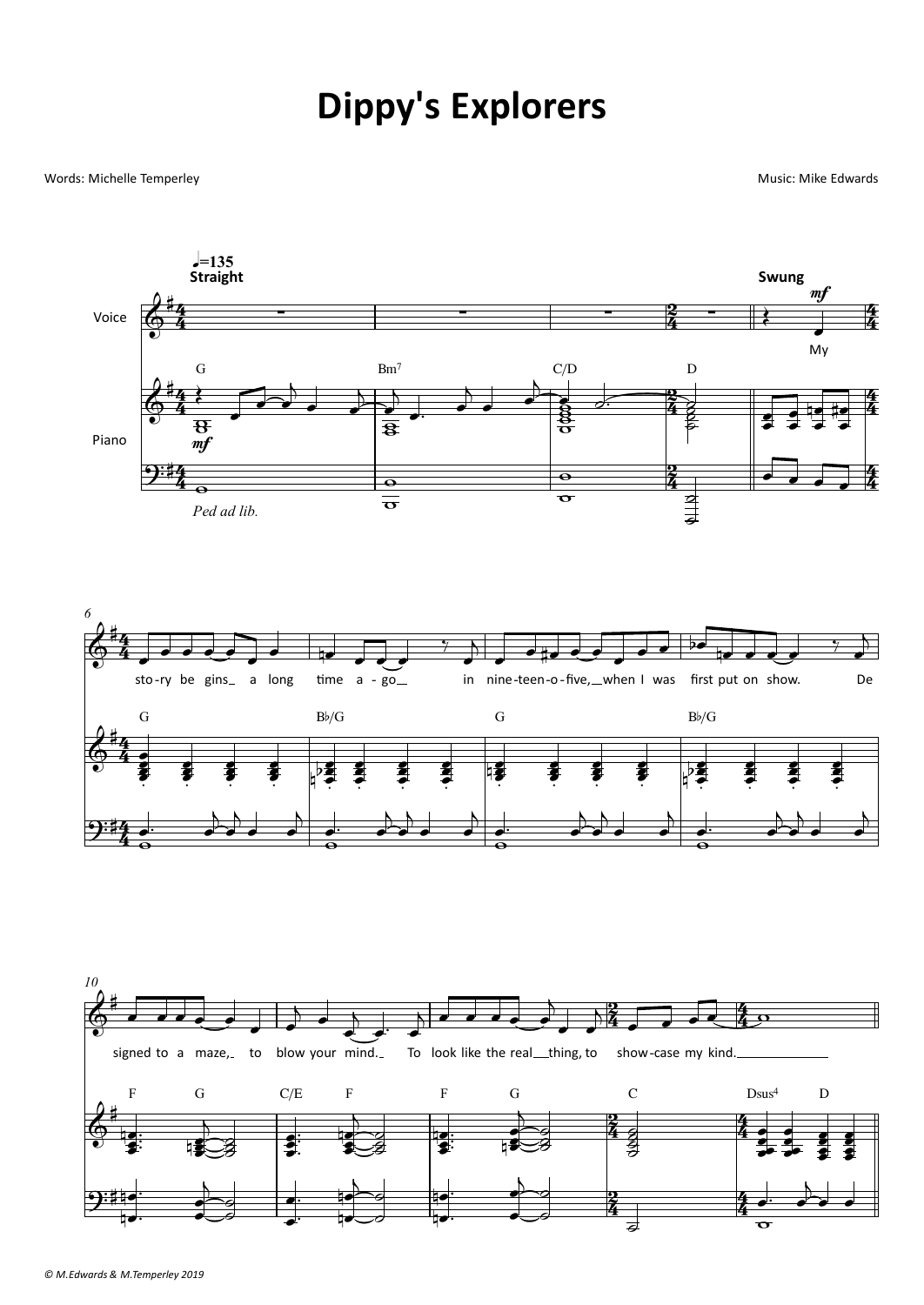







© M.Edwards & M.Temperley 2019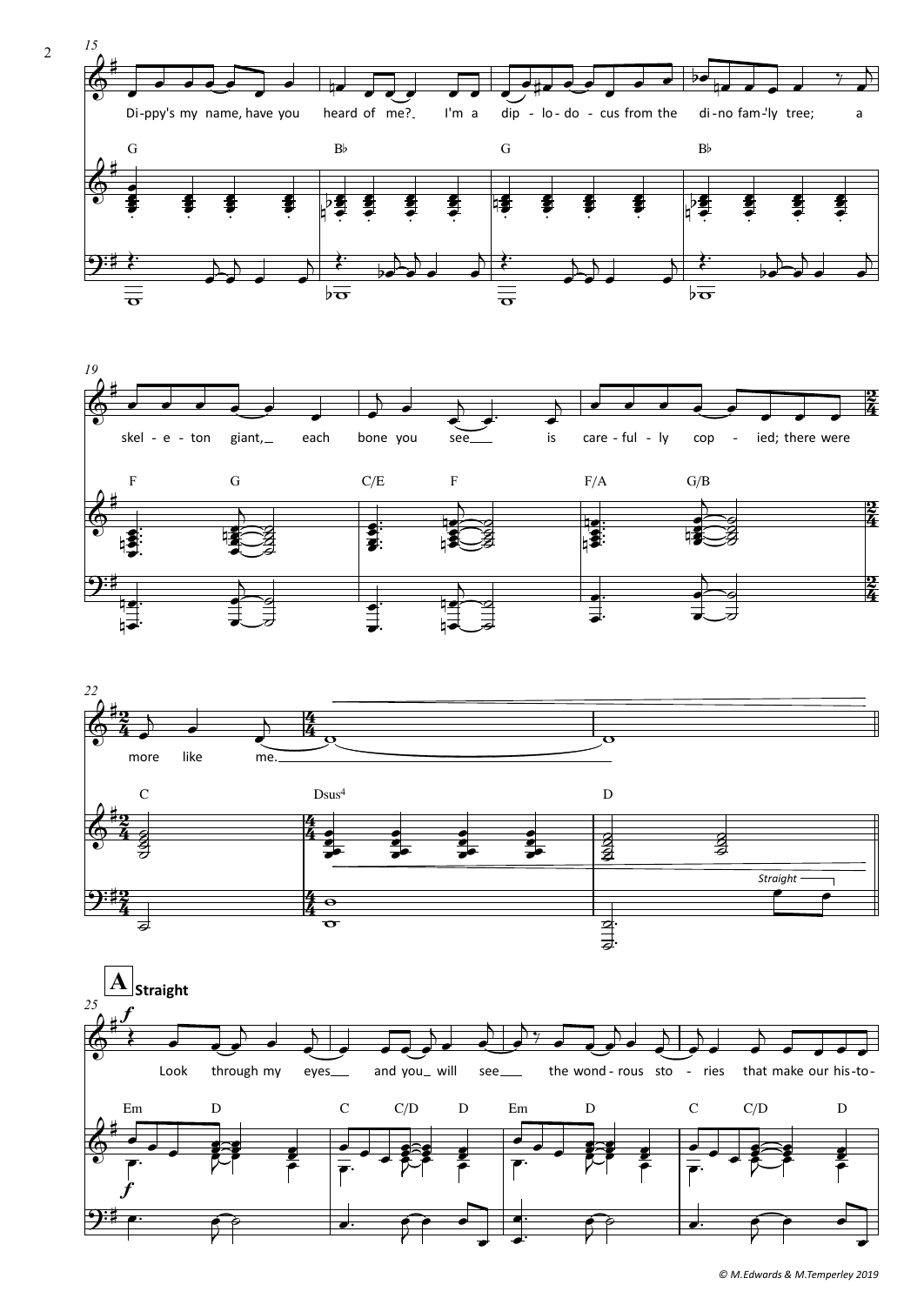





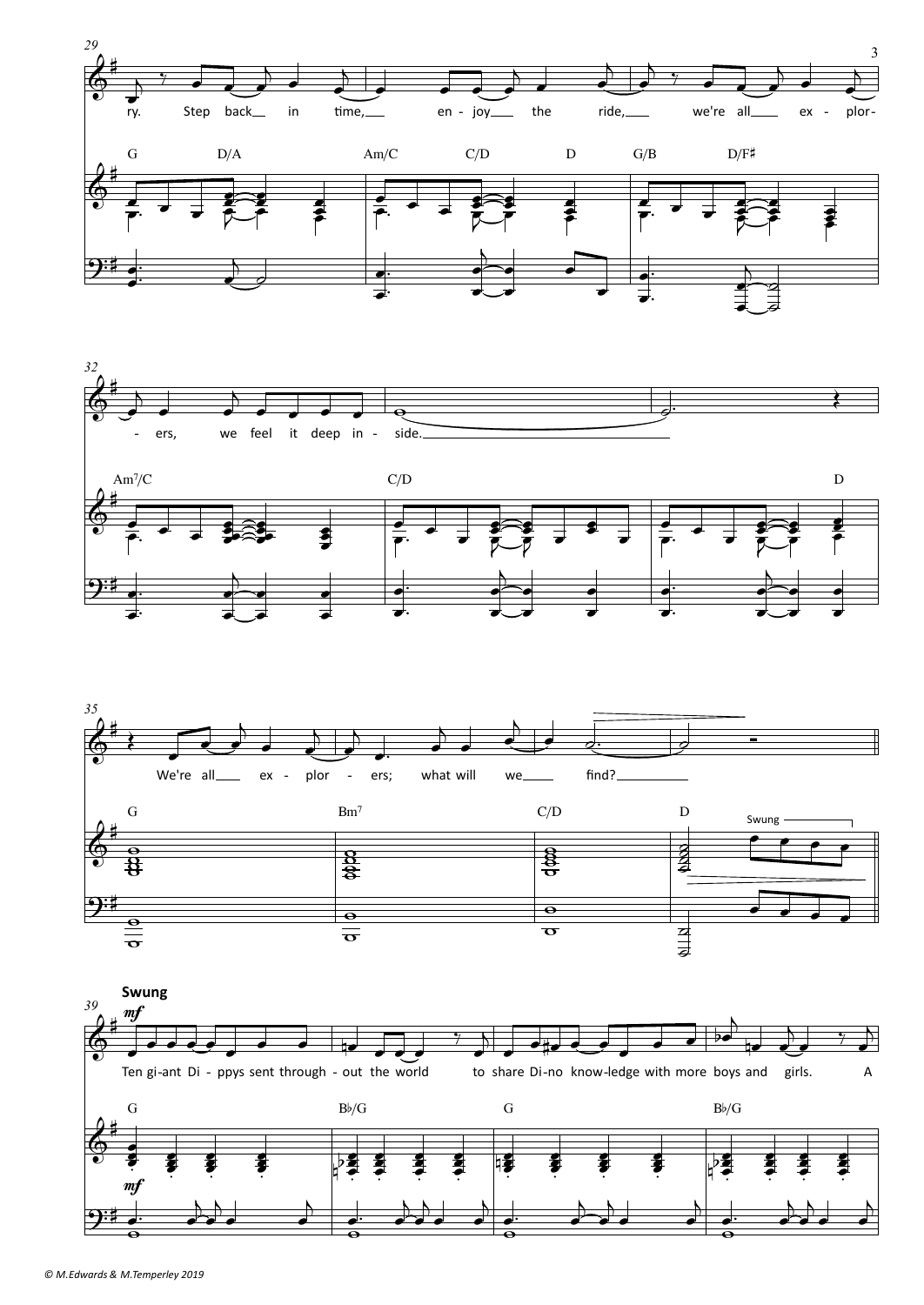







© M.Edwards & M.Temperley 2019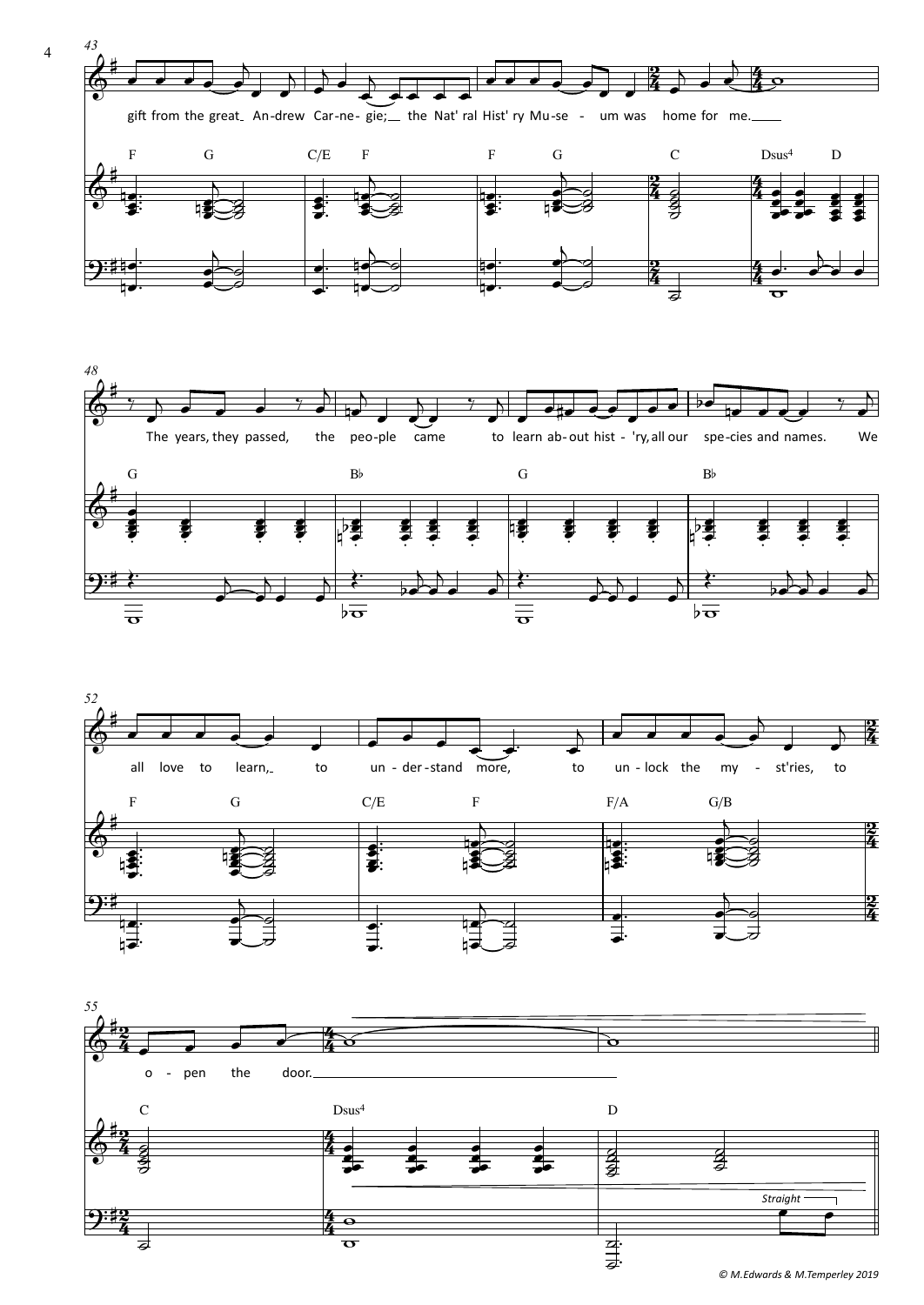





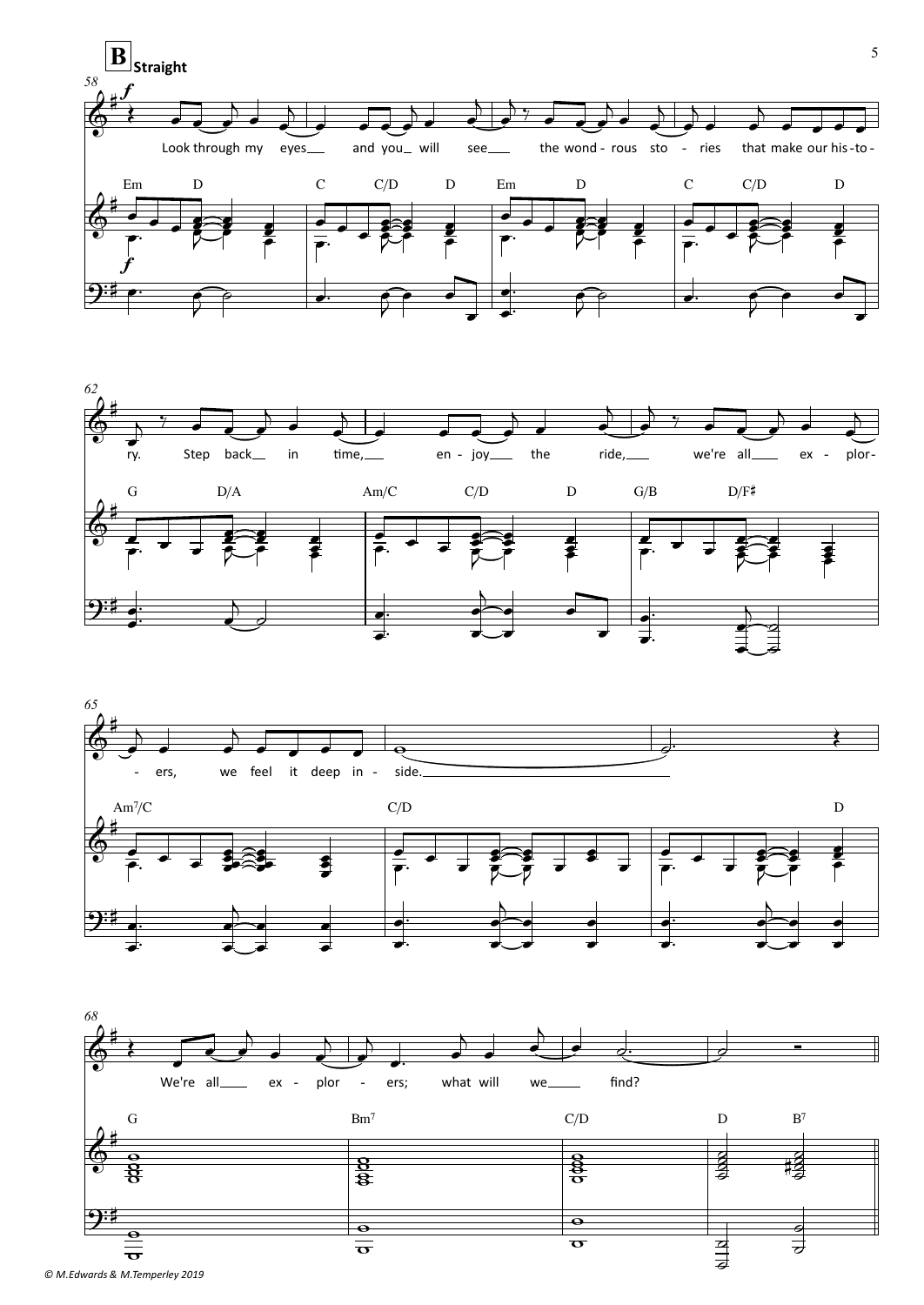







6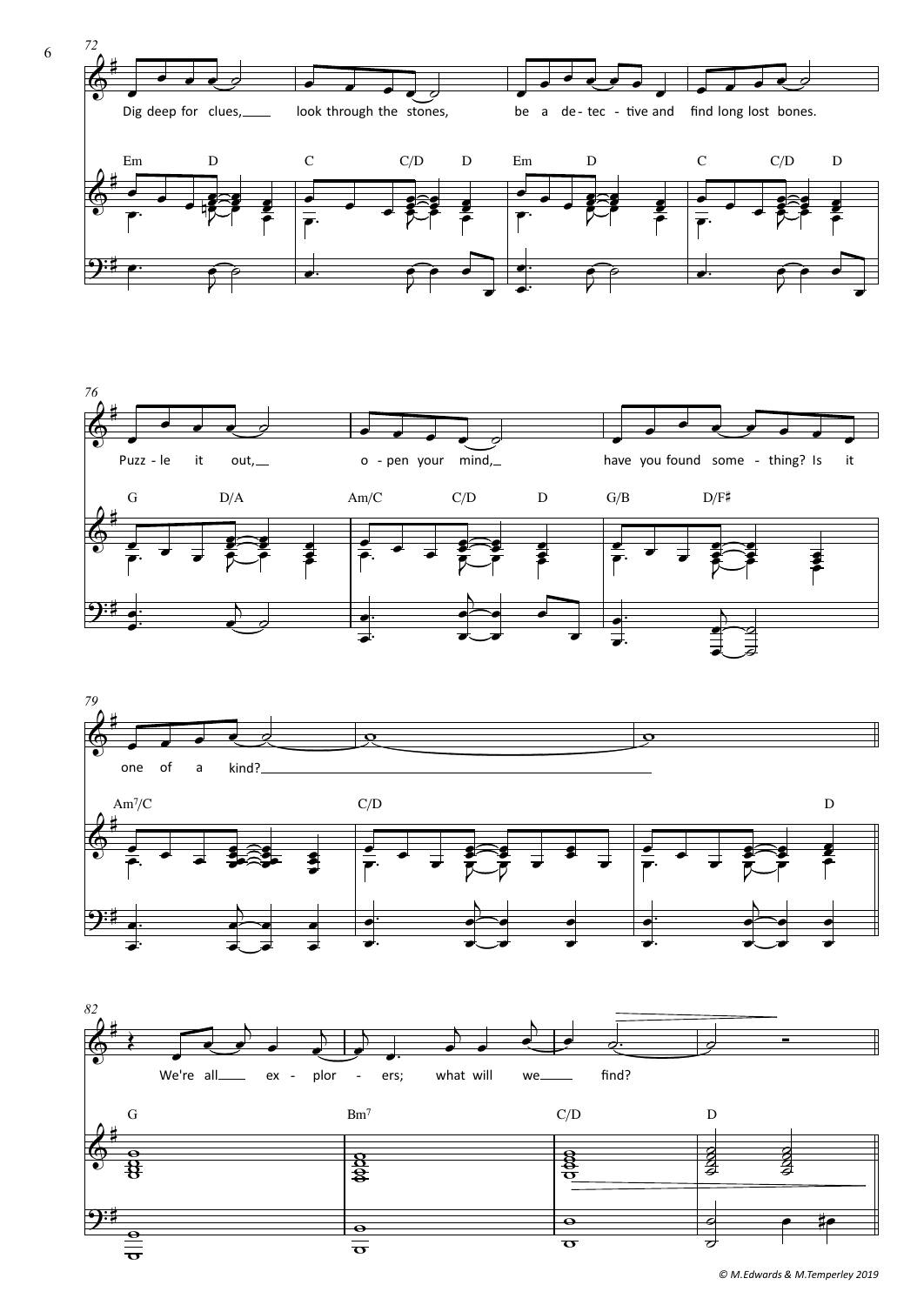



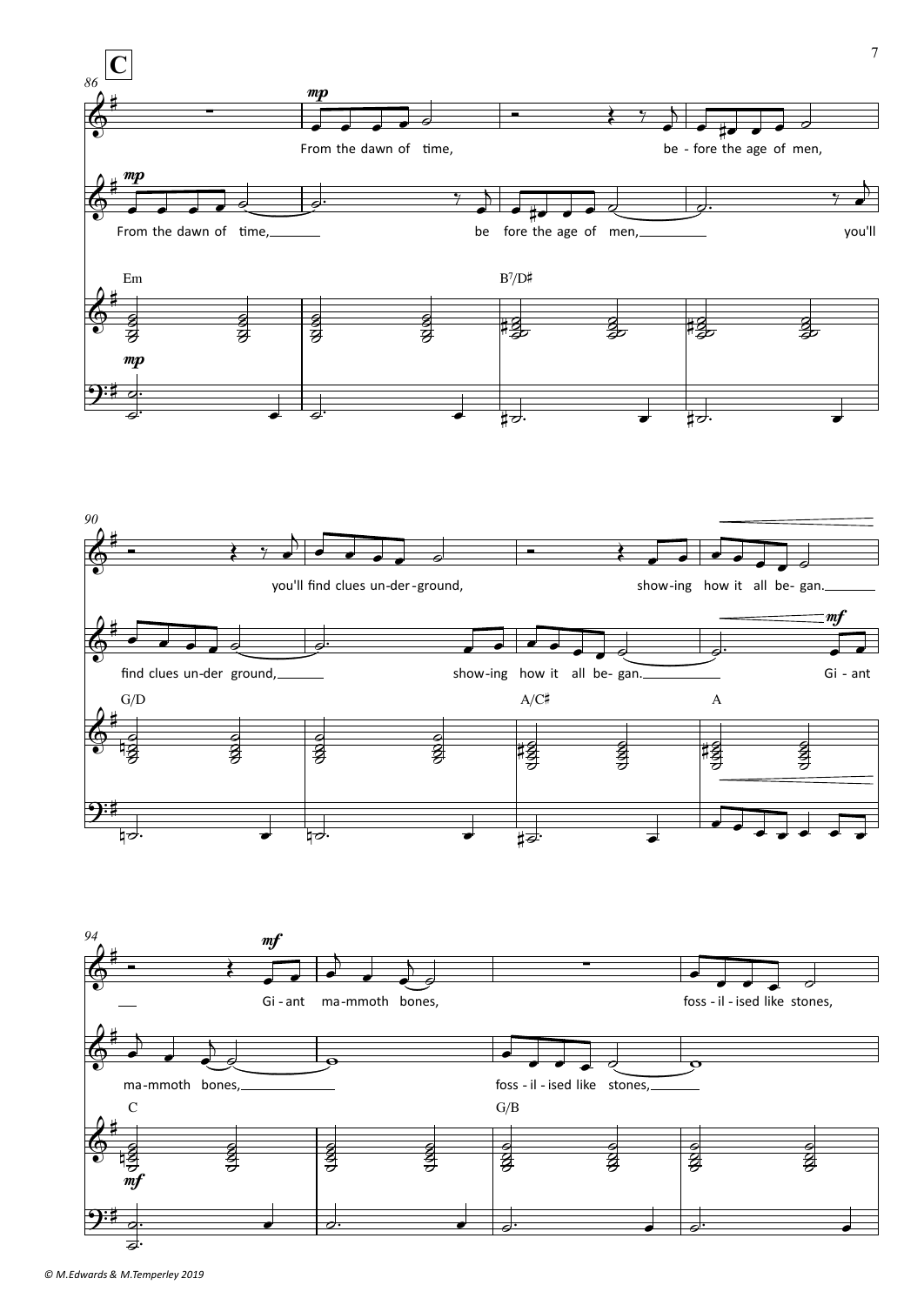



*\*Only play repeat if using Wider Opps backing*





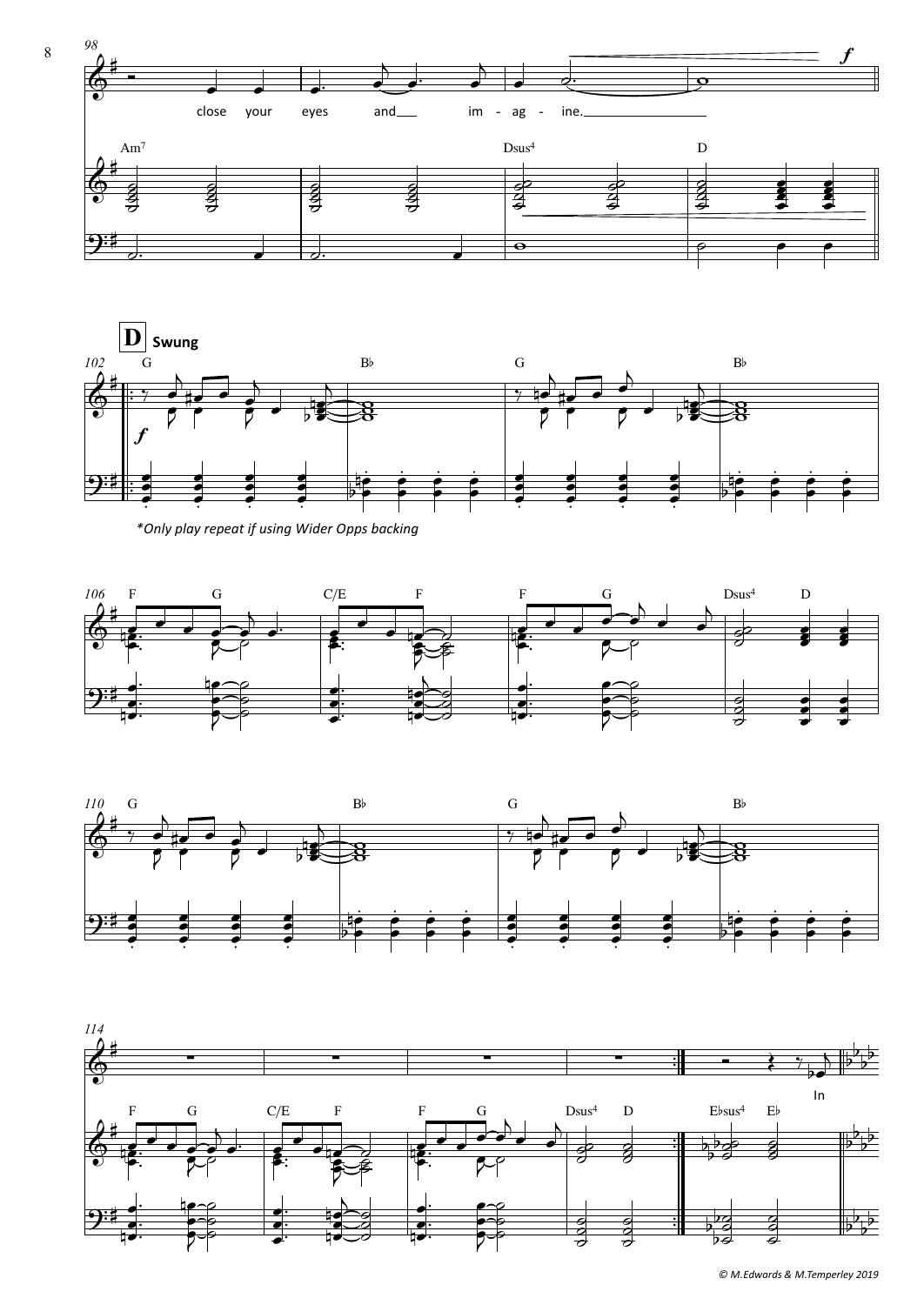





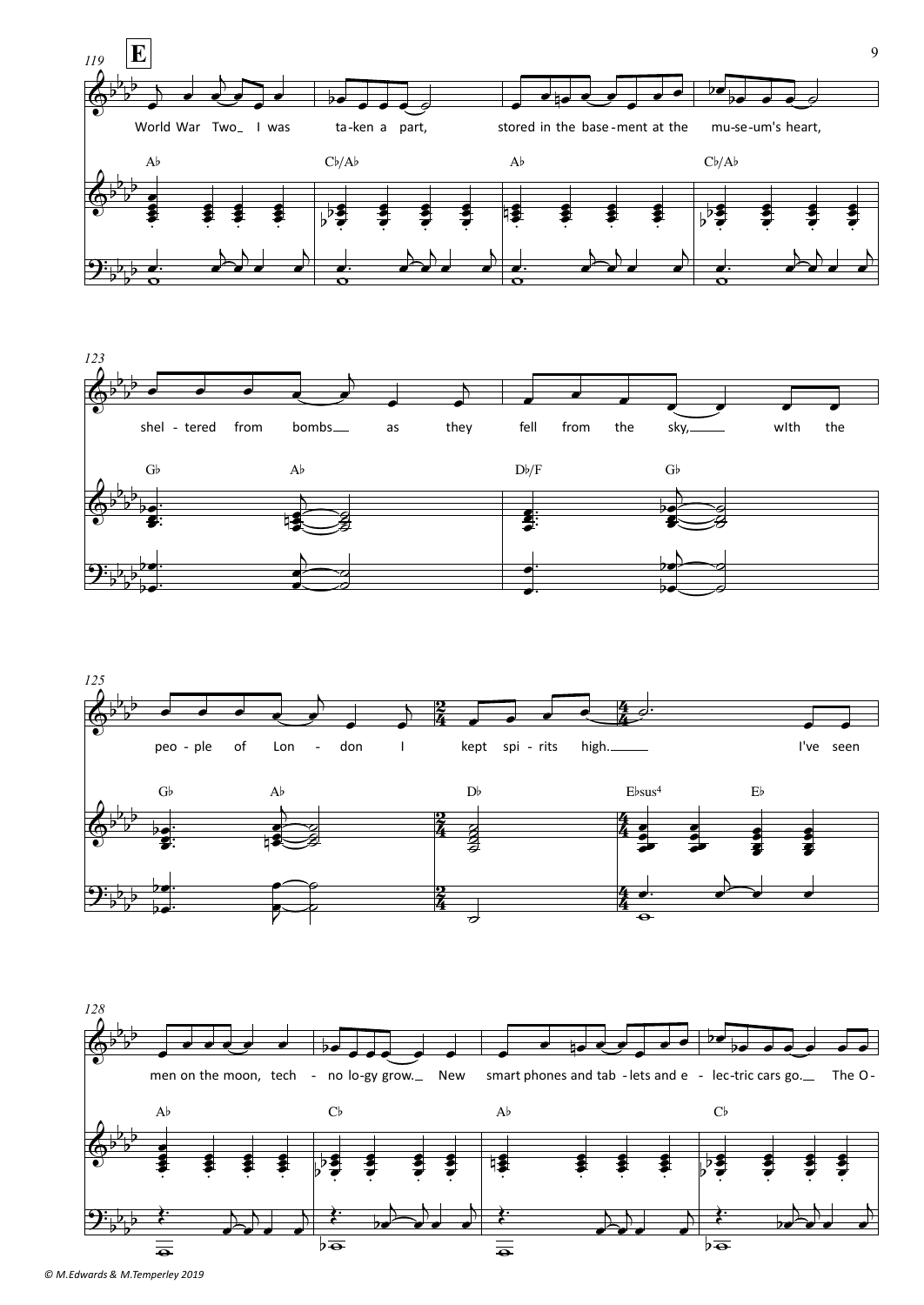







*© M.Edwards & M.Temperley 2019*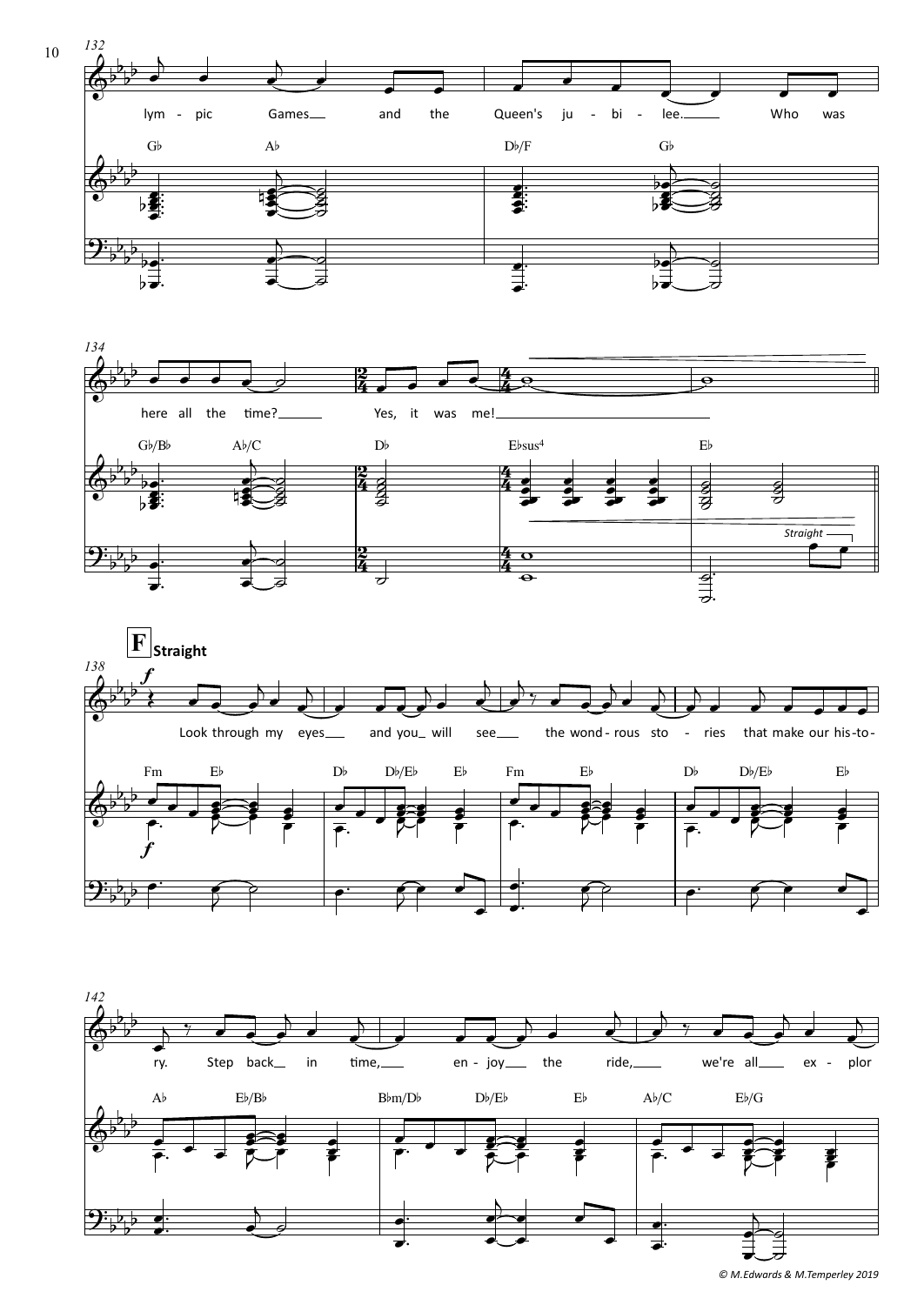



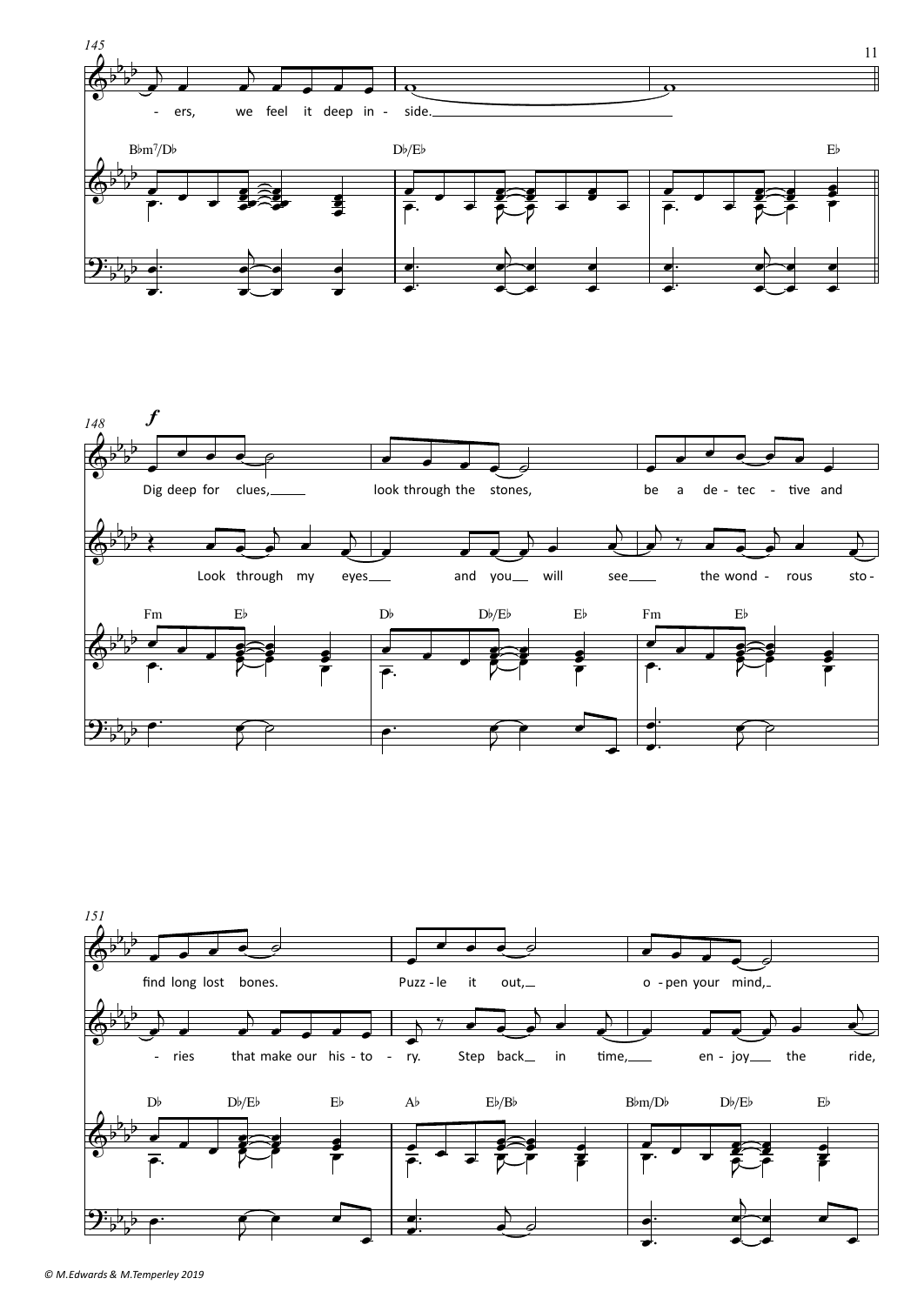





*<sup>©</sup> M.Edwards & M.Temperley 2019*